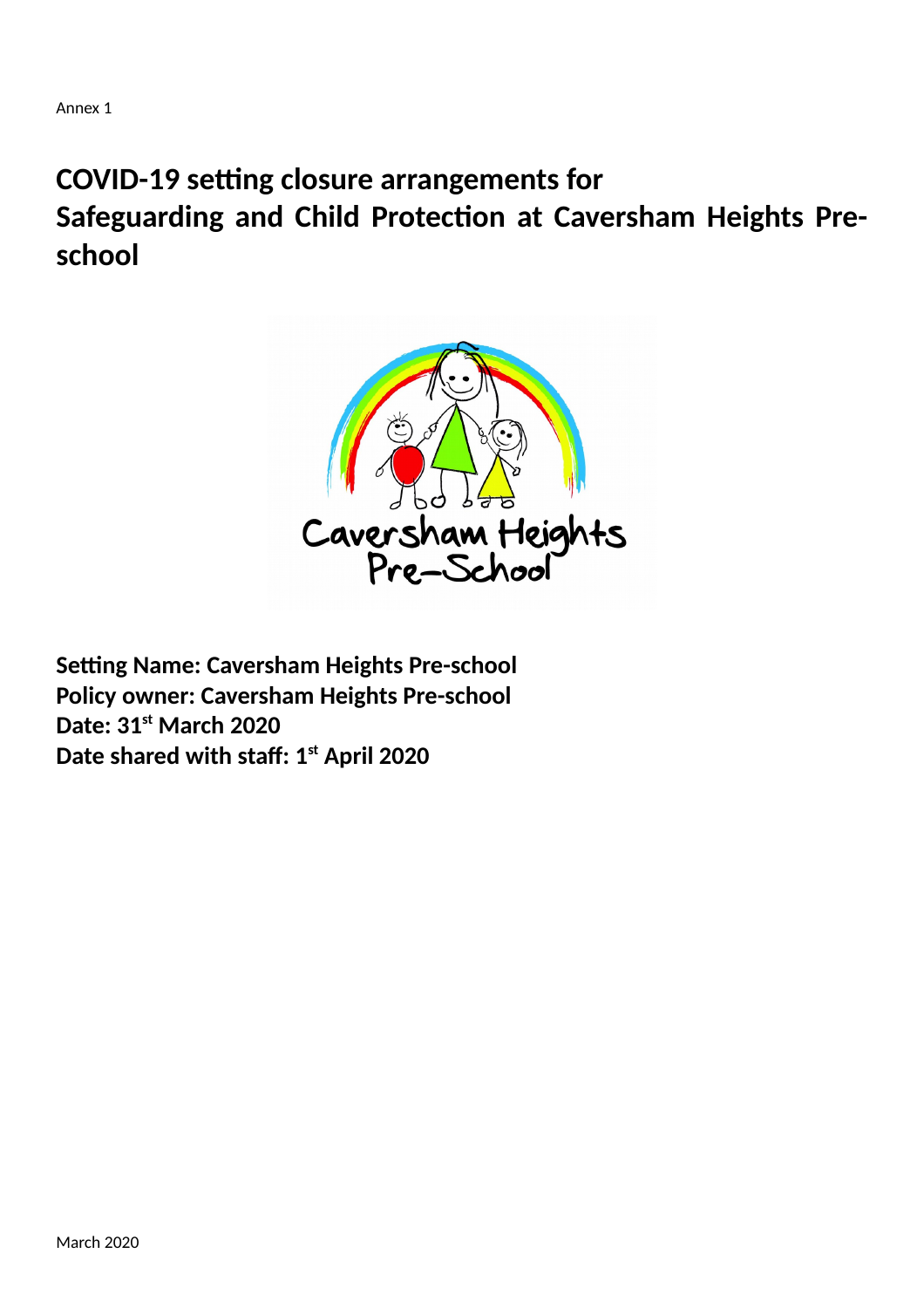# **1. Context**

From 20th March 2020 parents were asked to keep their children at home, wherever possible, and for settings to remain open only for those children of workers critical to the COVID-19 response - who absolutely need to attend.

Settings and all childcare providers were asked to provide care for a limited number of children - children who are vulnerable, and children whose parents are critical to the COVID-19 response and cannot be safely cared for at home.

This addendum of the setting name Safeguarding, and Child Protection policy contains details of our individual safeguarding arrangements in the following areas: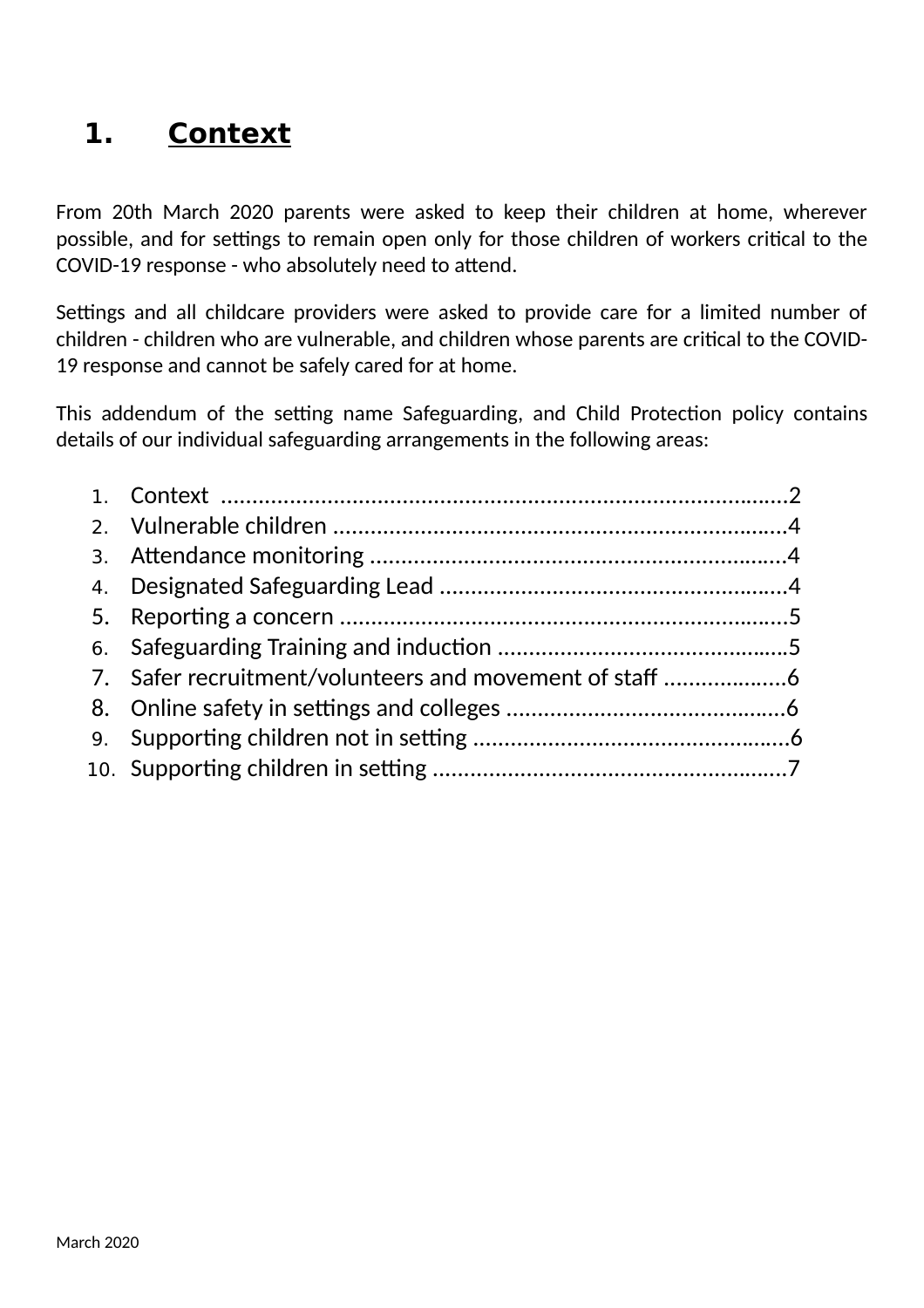#### **Key contacts**

| Role             | Name                    | <b>Contact Number</b>  | Email                                    |
|------------------|-------------------------|------------------------|------------------------------------------|
| Designated       | Katharine               | Personal number        | supervisor@cavershamheightspreschool.org |
| Safeguarding     | Yarwood                 | available<br>all<br>to |                                          |
| Lead             |                         | staff<br>and<br>on     |                                          |
|                  |                         | request.               |                                          |
| Deputy           | Hazel Lambert           | Personal number        | senco@cavershamheightspreschool.org      |
| Designated       |                         | available<br>all<br>to |                                          |
| Safeguarding     |                         | staff.                 |                                          |
| Lead             |                         |                        |                                          |
| Manager          | Katharine               |                        | supervisor@cavershamheightspreschool.org |
|                  | Yarwood                 |                        |                                          |
|                  |                         |                        |                                          |
|                  |                         |                        |                                          |
| Deputy           | Hazel Lambert           |                        | senco@cavershamheightspreschool.org      |
| Manager          |                         |                        |                                          |
|                  |                         |                        |                                          |
|                  |                         |                        |                                          |
| Owner/ Chair of  | <b>Catherine Seward</b> |                        | chair@cavershamheightsprechool.org       |
| governor's<br>or |                         |                        |                                          |
| committee        |                         |                        |                                          |
|                  |                         |                        |                                          |

Other setting contacts: [info@cavershamheightspreschool.org](mailto:info@cavershamheightspreschool.org)

SENCo: [senco@cavershamheightspreschool.org](mailto:senco@cavershamheightspreschool.org)

Website:<http://www.cavershamheightspreschool.org/>

FIS website/facebook [http://servicesguide.reading.gov.uk/kb5/reading/directory/family.page?](http://servicesguide.reading.gov.uk/kb5/reading/directory/family.page?familychannel=0) [familychannel=0](http://servicesguide.reading.gov.uk/kb5/reading/directory/family.page?familychannel=0)

BFfC website and facebook<https://brighterfuturesforchildren.org/>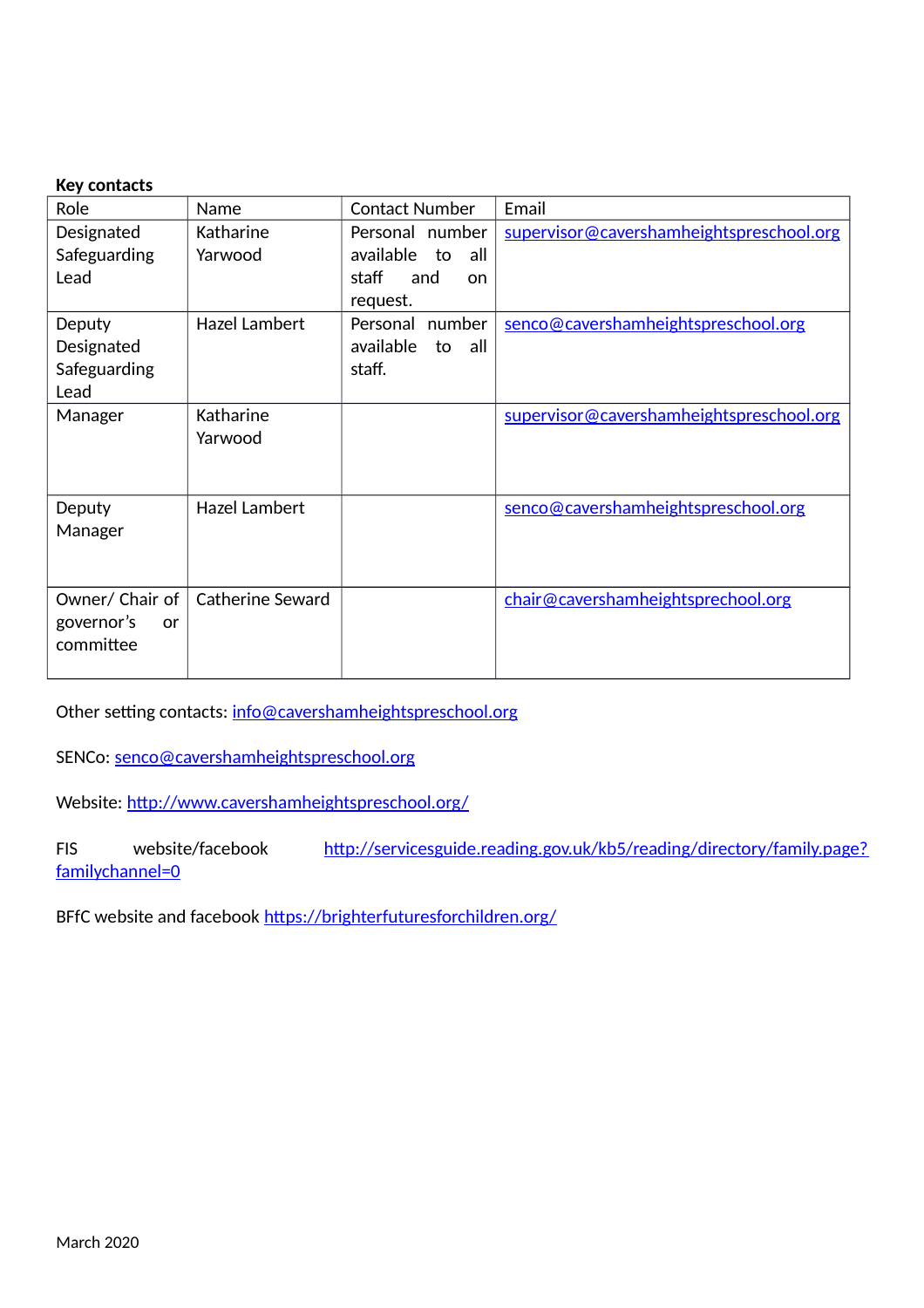## **Vulnerable children**

Vulnerable children include those who have a social worker and those children and young people up to the age of 25 with education, health and care (EHC) plans. Those who have a social worker include children who have a Child Protection Plan and those who are looked after by the Local Authority. A child may also be deemed to be vulnerable if they have been assessed as being in need or otherwise meet the definition in section 17 of the Children Act 1989.

Those with an EHC plan will be risk-assessed in consultation with the Local Authority and parents, to decide whether they need to continue to be offered a setting place in order to meet their needs, or whether they can safely have their needs met at home. This could include, if necessary, carers, therapists or clinicians visiting the home to provide any essential services. Many children and young people with EHC plans can safely remain at home.

Eligibility for EYPP and 2 year funding in and of itself should not be the determining factor in assessing vulnerability.

Senior leaders, especially the Designated Safeguarding Lead (and deputy) know who our most vulnerable children are. They have the flexibility to offer a place to those on the edge of receiving children's social care support. Caversham Heights Pre-school will continue to work with and support children's social workers to help protect vulnerable children. This includes working with and supporting children's social workers and the local authority virtual setting head (VSH) for looked-after and previously looked-after children. The lead person for this will be: **Katharine Yarwood**

There is an expectation that vulnerable children who have a social worker will attend an education setting, so long as they do not have underlying health conditions that put them at risk. In circumstances where a parent does not want to bring their child to an education setting, and their child is considered vulnerable, the social worker and Caversham Heights Pre-school will explore the reasons for this directly with the parent.

Where parents are concerned about the risk of the child contracting COVID19, Caversham Heights Preschool or the social worker will talk through these anxieties with the parent/carer following the advice set out by Public Health England.

### **Attendance monitoring**

Settings do not need to complete their usual day-today attendance processes to follow up on nonattendance.

Caversham Heights Pre-school and social workers will agree with parents/carers whether children in need should be attending setting – Caversham Heights Pre-school will then follow up on any child that they were expecting to attend, who does not. Caversham Heights Pre-school will also follow up with any parent or carer who has arranged care for their child(ren) and the child(ren) subsequently do not attend.

#### **HOW WILL THIS LOOK IN YOUR SETTING?**

To support the above, Caversham Heights Pre-school will, when communicating with parents/carers and carers, confirm emergency contact numbers are correct and ask for any additional emergency contact numbers where they are available.

In all circumstances where a vulnerable child does not take up their place at setting, or discontinues, setting name will notify their social worker.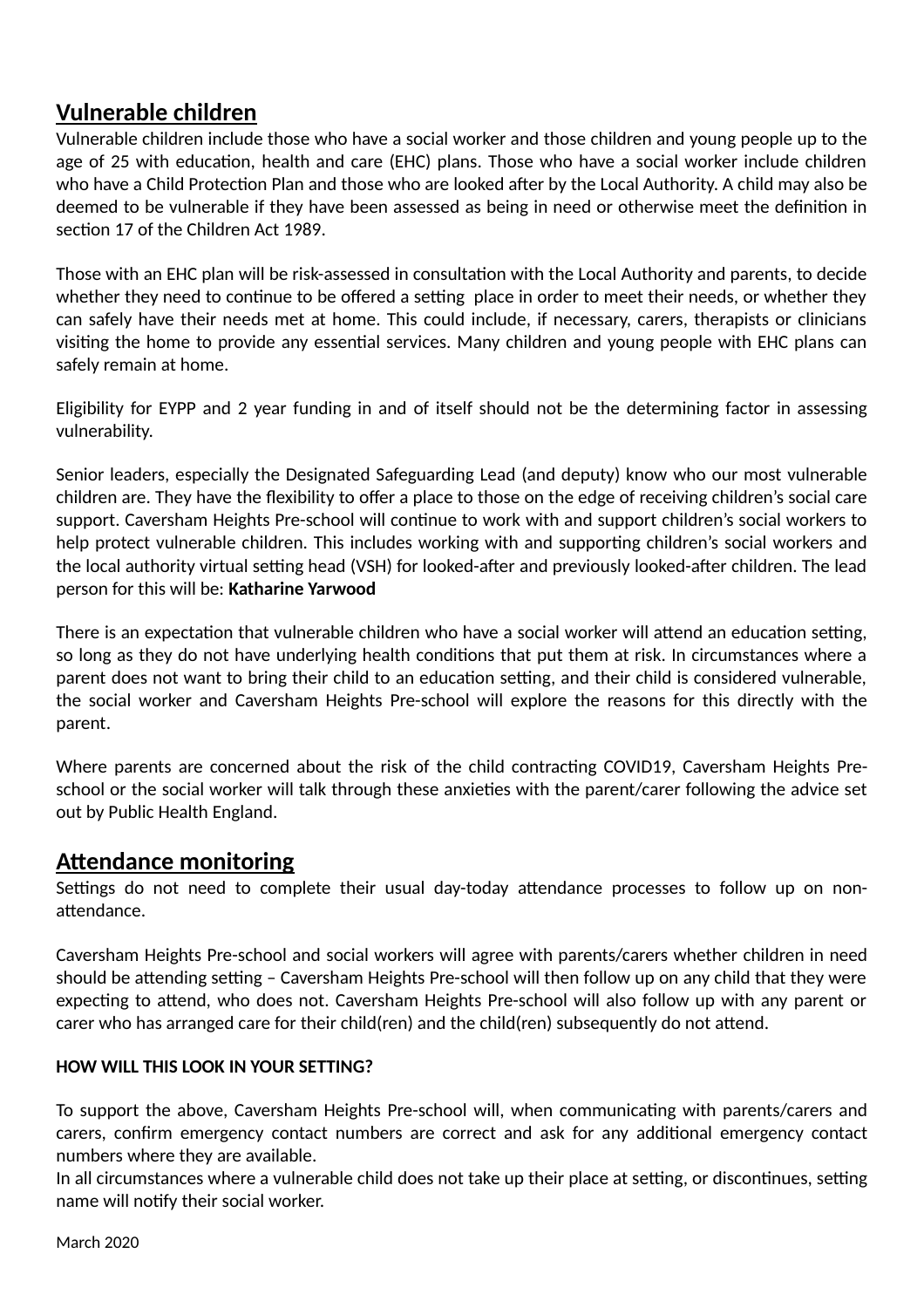## **Designated Safeguarding Lead**

Caversham Heights Pre-school has a Designated Safeguarding Lead (DSL) and a Deputy DSL. The Designated Safeguarding Lead is: **Katharine Yarwood** The Deputy Designated Safeguarding Lead is: **Hazel Lambert**

The optimal scenario is to have a trained DSL (or deputy) available on site. Where this is not the case a trained DSL (or deputy) will be available to be contacted via phone or online video - for example when working from home.

Where a trained DSL (or deputy) is not on site, in addition to the above, a senior leader will assume responsibility for co-ordinating safeguarding on site. This might include updating and managing access to the child protection management system and liaising with the offsite DSL (or deputy) and as required liaising with children's social workers where they require access to children in need and/or to carry out statutory assessments at the setting.

It is important that all Caversham Heights pre-school staff and volunteers have access to a trained DSL (or deputy). On each day staff on site will be made aware of that person is and how to speak to them. The DSL will continue to engage with social workers, and attend all multi-agency meetings, which can be done remotely.

#### **Reporting a concern**

Where staff have a concern about a child, they should continue to follow the process outlined in the setting Safeguarding Policy.

Staff are reminded of the need to report any concern immediately and without delay.

Where staff are concerned about an adult working with children in the setting, they should report the concern to the Manager. If there is a requirement to make a notification to the Manager whilst away from setting, this should be done verbally and followed up with an email to the Manager.

Concerns around the Manager should be directed to the Owner or Chairperson: **Catherine Seward**

The LADO must be contacted and will continue to offer support in the process of managing allegations.

### **Safeguarding Training and induction**

DSL training is very unlikely to take place whilst there remains a threat of the COVID 19 virus. For the period COVID-19 measures are in place, a DSL (or deputy) who has been trained will continue to be classed as a trained DSL (or deputy) even if they miss their refresher training.

All existing setting staff have had universal safeguarding training. The DSL should communicate with staff any new local arrangements, so they know what to do if they are worried about a child.

Where new staff are recruited, or new volunteers enter setting name, they will continue to be provided with a safeguarding induction.

If staff are deployed from another education or children's workforce setting to our setting, we will take into account the DfE supplementary guidance on safeguarding children during the COVID-19 pandemic and will accept portability as long as the current employer confirms in writing that:-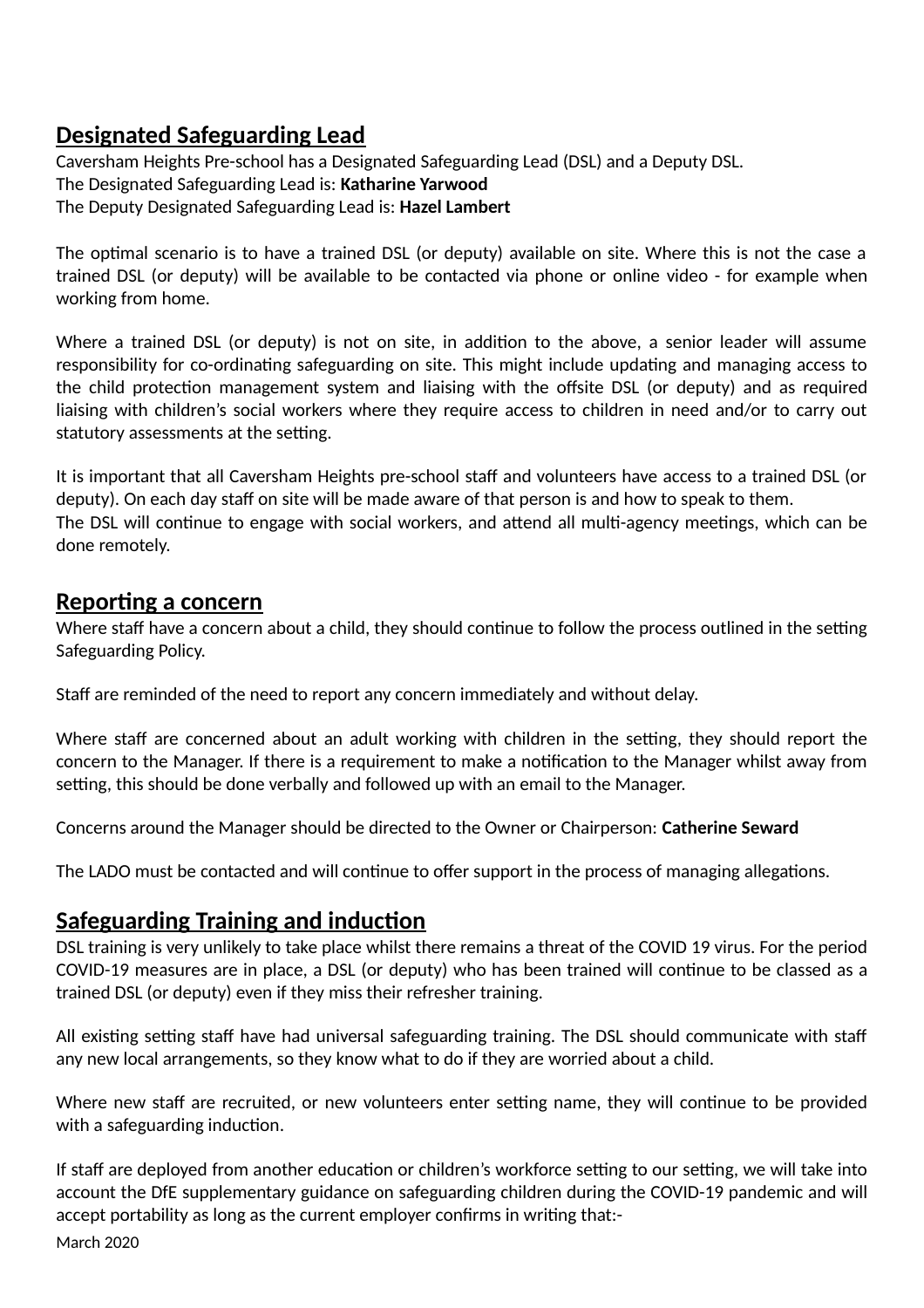- the individual has been subject to an enhanced DBS and children's barred list check
- there are no known concerns about the individual's suitability to work with children
- there is no ongoing disciplinary investigation relating to that individual

Upon arrival, they will be given a copy of the receiving setting's child protection

policy, confirmation of local processes and confirmation of DSL arrangements.

### **N/A While CHP closed - Safer recruitment/volunteers and movement of staff**

It remains essential that people who are unsuitable are not allowed to enter the children's workforce or gain access to children. When recruiting new staff, setting name will continue to follow the relevant safer recruitment processes for their setting, including, as appropriate, relevant sections in part 3 of Keeping Children Safe in Education (2019) (KCSIE).

In response to COVID-19, the Disclosure and Barring Service (DBS) has made changes to its guidance on standard and enhanced DBS ID checking to minimise the need for face-to-face contact.

Where Caversham Heights Pre-school are utilising volunteers, we will continue to follow the checking and risk assessment process as set out in paragraphs 167 to 172 of KCSIE. Under no circumstances will a volunteer who has not been checked be left unsupervised or allowed to work in regulated activity.

Caversham Heights Pre-school will continue to follow the legal duty to refer to the DBS anyone who has harmed or poses a risk of harm to a child or vulnerable adult. Full details can be found at paragraph 163 of KCSIE.

Whilst acknowledging the challenge of the current National emergency, it is essential from a safeguarding perspective that any setting is aware, on any given day, which staff/volunteers will be in the setting, and that appropriate checks have been carried out, especially for anyone engaging in regulated activity. As such, Caversham Heights pre-school will continue to keep the single central record (SCR) up to date as outlined in paragraphs 148 to 156 in KCSIE.

#### **N/A While CHP closed Online safety in settings**

Caversham Heights Pre-school will continue to provide a safe environment, including online. This includes the use of an online filtering system.

Where children are using computers in setting, appropriate supervision will be in place.

#### **Supporting children not in setting**

Caversham Heights Pre-school is committed to ensuring the safety and wellbeing of all its children. Where the DSL has identified a child to be on the edge of social care support, or who would normally receive additional support in setting, they should ensure that a robust communication plan is in place for that child or young person.

Details of this plan must be recorded, as should a record of any contact made.

The communication plans can include; remote contact, phone contact, door-step visits. Other individualised contact methods should be considered and recorded.

Setting name and its DSL will work closely with all stakeholders to maximise the effectiveness of any communication plan. This plan must be reviewed regularly (at least once a fortnight) and where concerns arise, the DSL will consider any referrals as appropriate.